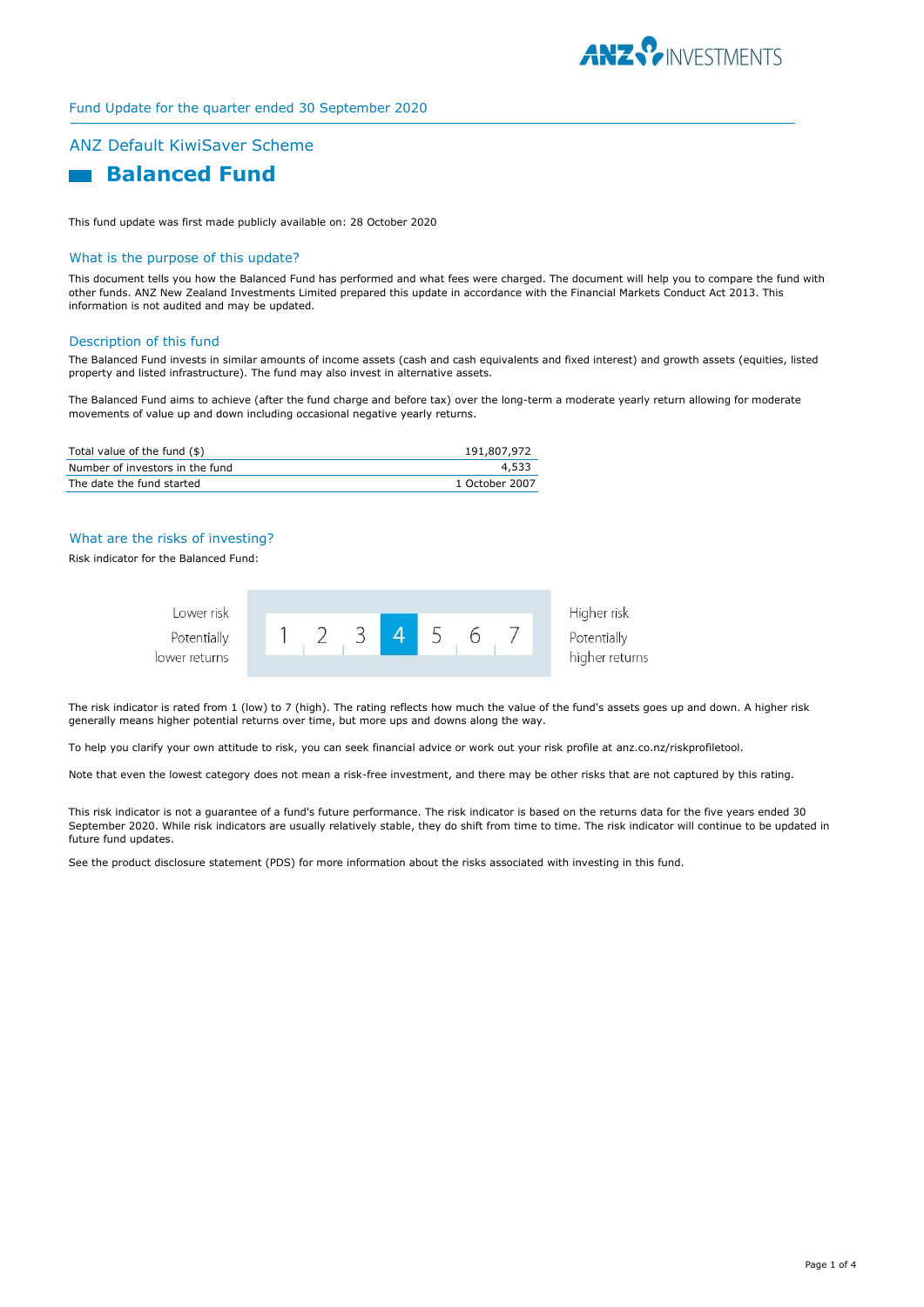## How has the fund performed?

|                                               | Average over past<br>five years | Past year |
|-----------------------------------------------|---------------------------------|-----------|
| Annual return                                 |                                 |           |
| (after deductions for charges and tax)        | 5.69%                           | 2.94%     |
| <b>Annual return</b>                          |                                 |           |
| (after deductions for charges but before tax) | 6.87%                           | 4.24%     |
| Market index annual return                    |                                 |           |
| (reflects no deduction for charges and tax)   | 7.74%                           | 3.98%     |

The market index annual return is calculated using the target investment mix and the indices of each asset class.

Additional information about the market index is available in the statement of investment policy and objectives on the offer register at www.discloseregister.companiesoffice.govt.nz.



## **Annual return graph**

This shows the return after fund charges and tax for each of the last 10 years ending 31 March. The last bar shows the average annual return for the last 10 years, up to 30 September 2020.

**Important:** This does not tell you how the fund will perform in the future.

Returns in this update are after tax at the highest prescribed investor rate (PIR) of tax for an individual New Zealand resident. Your tax may be lower.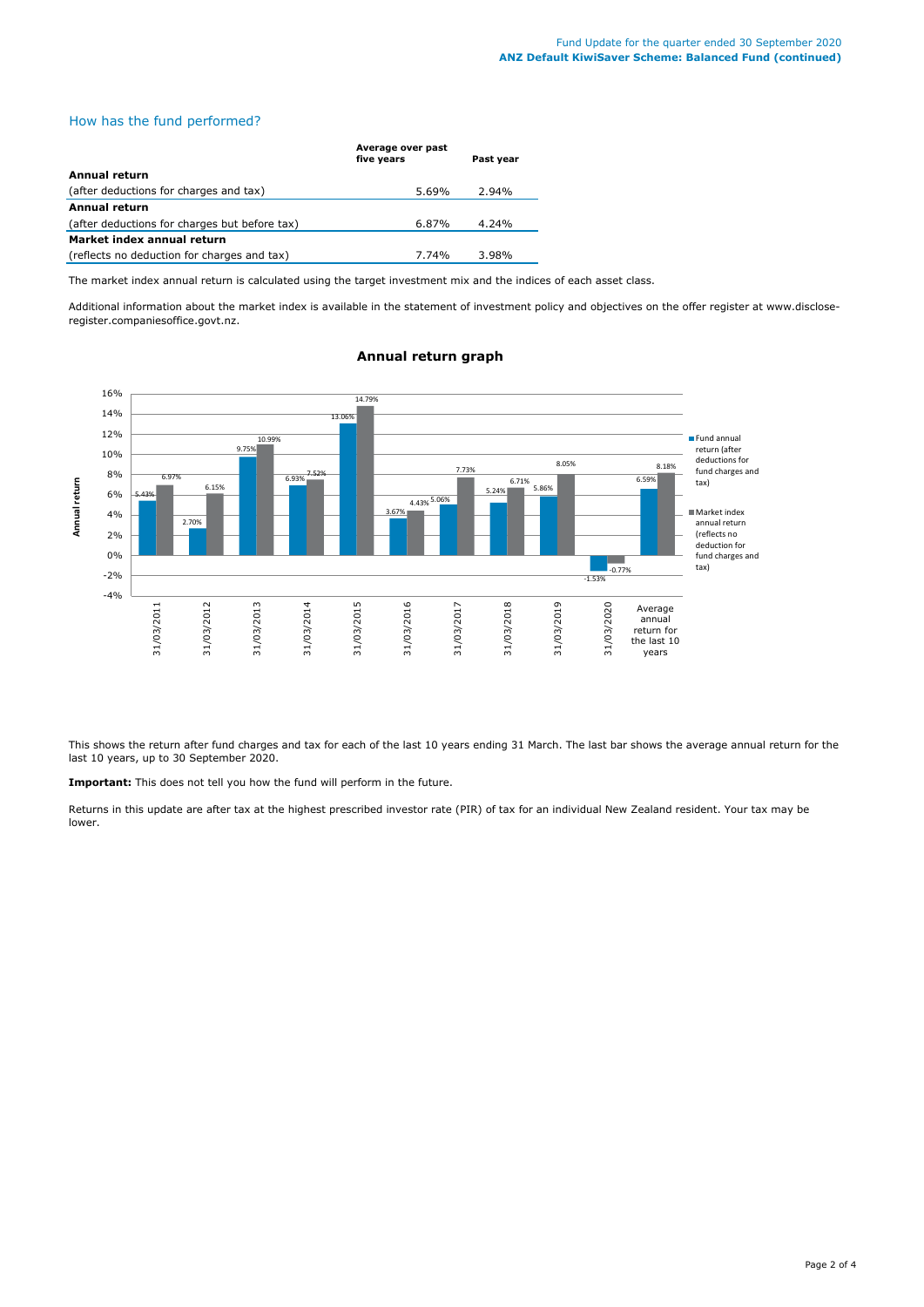# What fees are investors charged?

Investors in the Balanced Fund are charged fund charges. In the year to 31 March 2020 these were:

|                                             | % of net asset value          |
|---------------------------------------------|-------------------------------|
| Total fund charges <sup>1</sup>             | 0.96%                         |
| Which are made up of:                       |                               |
| Total management and administration charges | 0.96%                         |
| Including:                                  |                               |
| Manager's basic fee                         | $0.90\%$                      |
| Other management and administration charges | 0.06%                         |
| <b>Total performance based fees</b>         | 0.00%                         |
|                                             | Dollar amount per<br>investor |
| <b>Other charges</b>                        |                               |
| Membership fee <sup>2</sup>                 | \$18                          |

Investors are not currently charged individual action fees for specific actions or decisions (for example, for withdrawing from or switching funds). See the PDS for more information about Scheme fees.

Small differences in fees and charges can have a big impact on your investment over the long term.

## Example of how this applies to an investor

Sarah had \$10,000 in the fund at the start of the year and did not make any further contributions. At the end of the year, Sarah received a return after fund charges were deducted of \$294 (that is 2.94% of her inital \$10,000). Sarah also paid \$18 in other charges. This gives Sarah a total gain after tax of \$276 for the year.

## What does the fund invest in?

**Actual investment mix<sup>3</sup> Target investment mix<sup>3</sup>**

This shows the types of assets that the fund invests in. This shows the mix of assets that the fund generally intends to invest in.